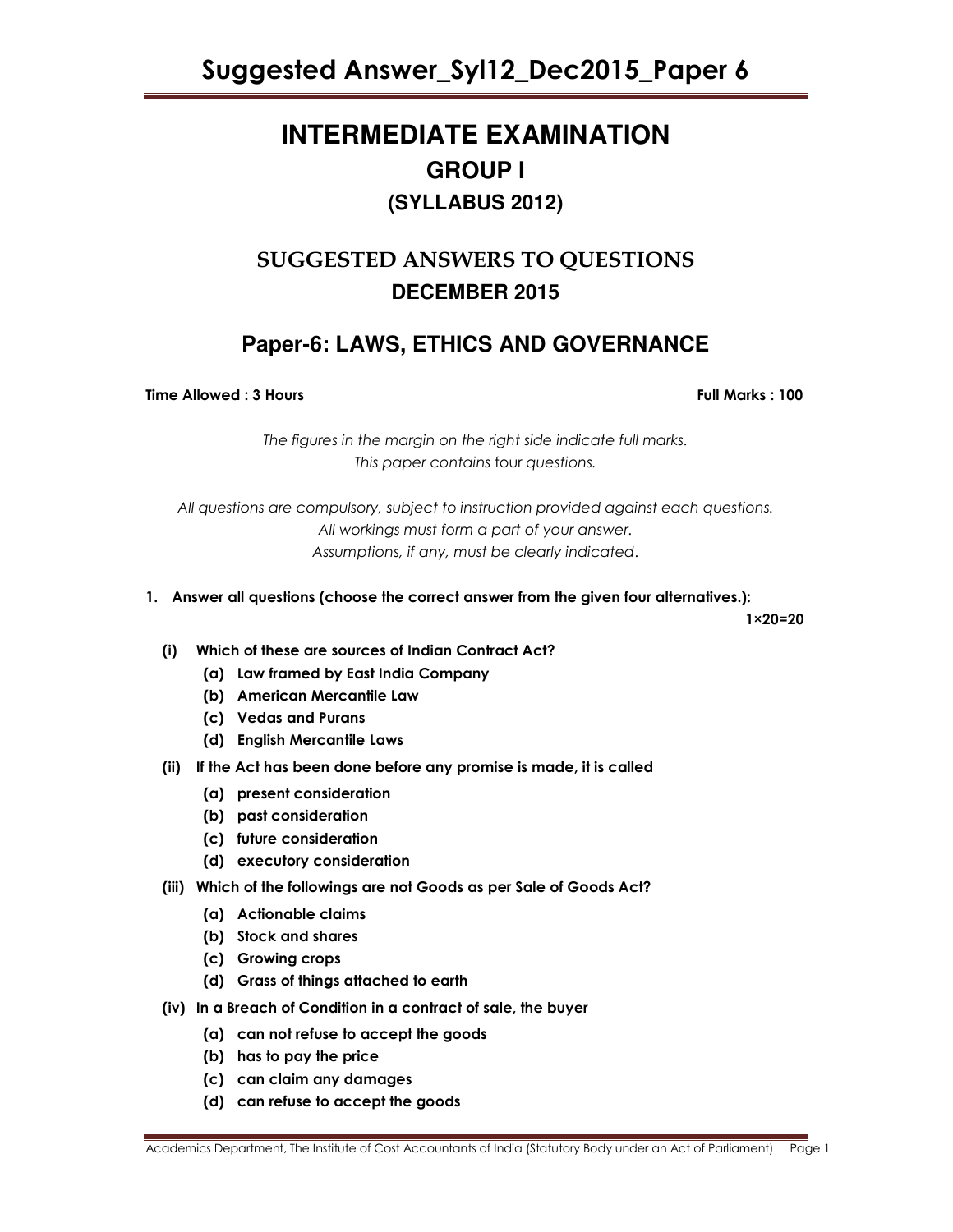- (v) Occupier of every factory shall provide and maintain suitable room or rooms for the use of the children under the age of six years of women workers where the number of such women workers exceed
	- (a) 20
	- (b) 50
	- (b) 30
	- (c) 150
- (vi) Examine as to which of the following payments form part of "salary" under the provisions of the Payment of Bonus Act, 1965.
	- (a) Travelling allowance
	- (b) Commission of sales
	- (c) Dearness allowance
	- (d) Overtime allowance
- (vii) Under payment of wages Act, 1963, in any factory, in which 1200 persons are employed, wages must be paid
	- (a) any time
	- (b) before the expiry of 10th day of the following month
	- (c) before the close of the month
	- (d) before the expiry of 7th day of the following month
- (viii) Ethics is a set of \_\_\_\_ of human conduct that govern the behaviour of individuals or organizations.
	- (a) principles
	- (b) standards
	- (c) principles or standards
	- (d) None of the above
- (ix) Which of these is not a negotiable instrument as per the Negotiable Instrument Act, 1881?
	- (a) Bill of exchange
	- (b) Delivery note
	- (c) Bearer cheque
	- (d) Share certificate
- (x) A factory in Himachal has painted its walls, partitions, ceilings, staircases etc. with washable water paint, they need to be repainted in every period of \_\_\_\_\_\_\_\_\_ and washed at least once in every period of
	- (a) three years; one month
	- (b) three years; three months
	- (c) three years; six months
	- (d) three years; nine months
- (xi) Workers will be entitled to overtime wages if they have worked for more than
	- (a) fourty-eight hours in any four week
	- (b) forty-eight hours in any three week
	- (c) forty-eight hours in any two week
	- (d) forty-eight hours in any week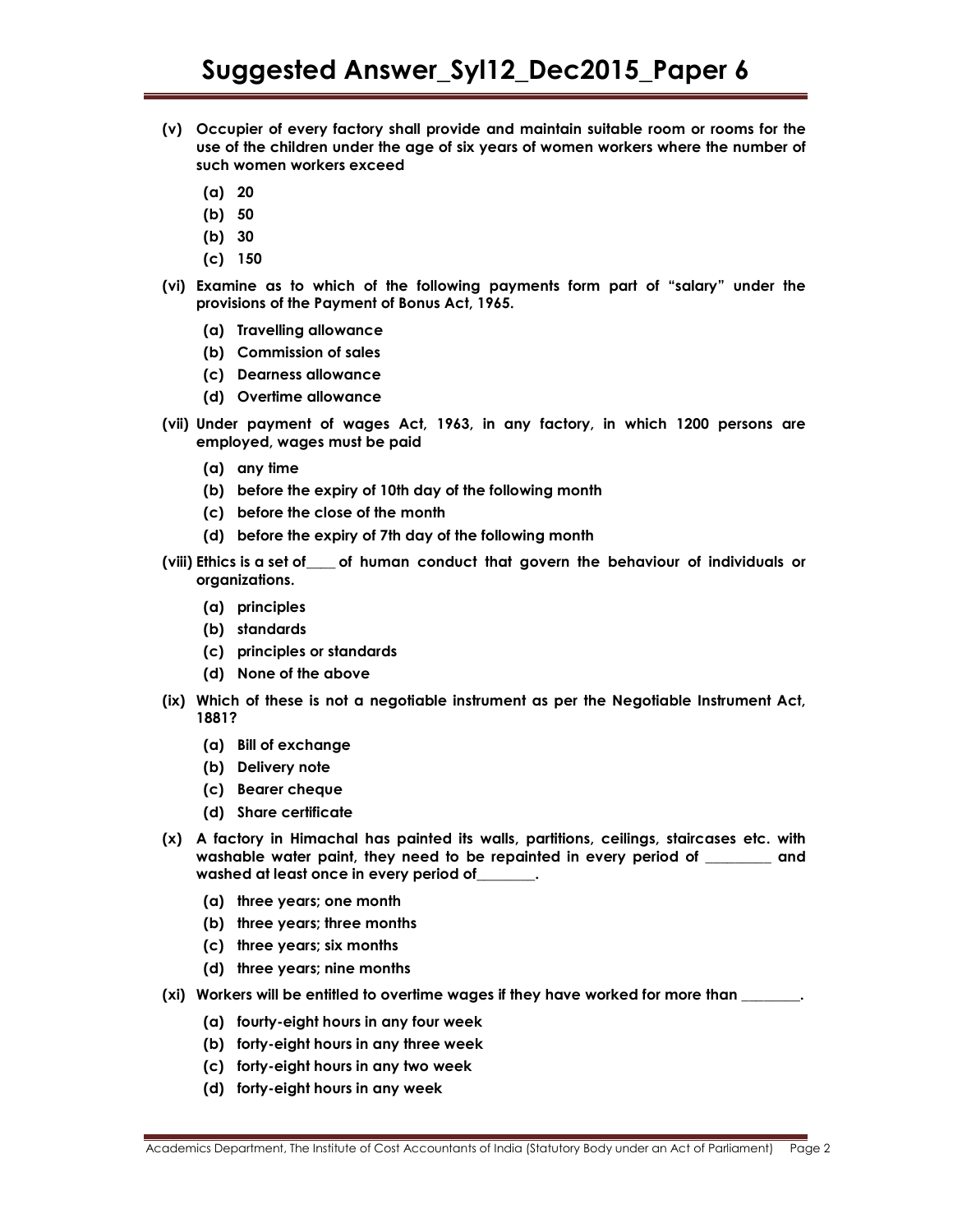# Suggested Answer\_Syl12\_Dec2015\_Paper 6

- (xii) The term factory used in the payment of Wages Act, 1936 has the same meaning as in
	- (a) Industrial Dispute Act
	- (b) The Companies Act
	- (c) Equal Remuneration Act
	- (d) Section 2(m) of the Factories Act, 1948
- (xiii) European business schools adopted business ethics after \_\_\_\_\_\_ commencing with the European Business Ethics Network (EBEN) in \_\_\_\_\_\_\_ when the first single authored books in the field appeared.
	- (a) 1987, 1982

\_\_\_\_\_\_\_\_\_\_\_\_\_.

- (b) 1980. 1982
- (c) 1982,1980
- (d) 1977, 1984

(xiv) Goods displayed in a shop with a price tag is an

- (a) offer
- (b) invitation to offer
- (c) counter offer
- (d) None of the above
- (xv) \_\_\_\_\_\_\_ is a set of principles and expectations that are considered binding on any person who is member of a particular group.
	- (a) Code of conduct
	- (b) Code of ethics
	- (c) Code of practice
	- (d) All of the above
- (xvi) The Right to Information Act, 2005 confers on all citizens a right to receive information. This is now a set  $\overline{a}$ .
	- (a) Legal right
	- (b) Constitutional right
	- (c) Fundamental right
	- (d) Human right
- (xvii) How many employment are contained in part 1 to Schedule 1 of the Minimum Wages Act, 1948?
	- (a) 10
	- (b) 15
	- (c) 18
	- (d) 21
- (xviii) Which of the following statements about business ethics is true?
	- (a) It concerns the impact of a business's activities on society.
		- (b) It refers to principles and standards that determine acceptable behaviour in business organizations.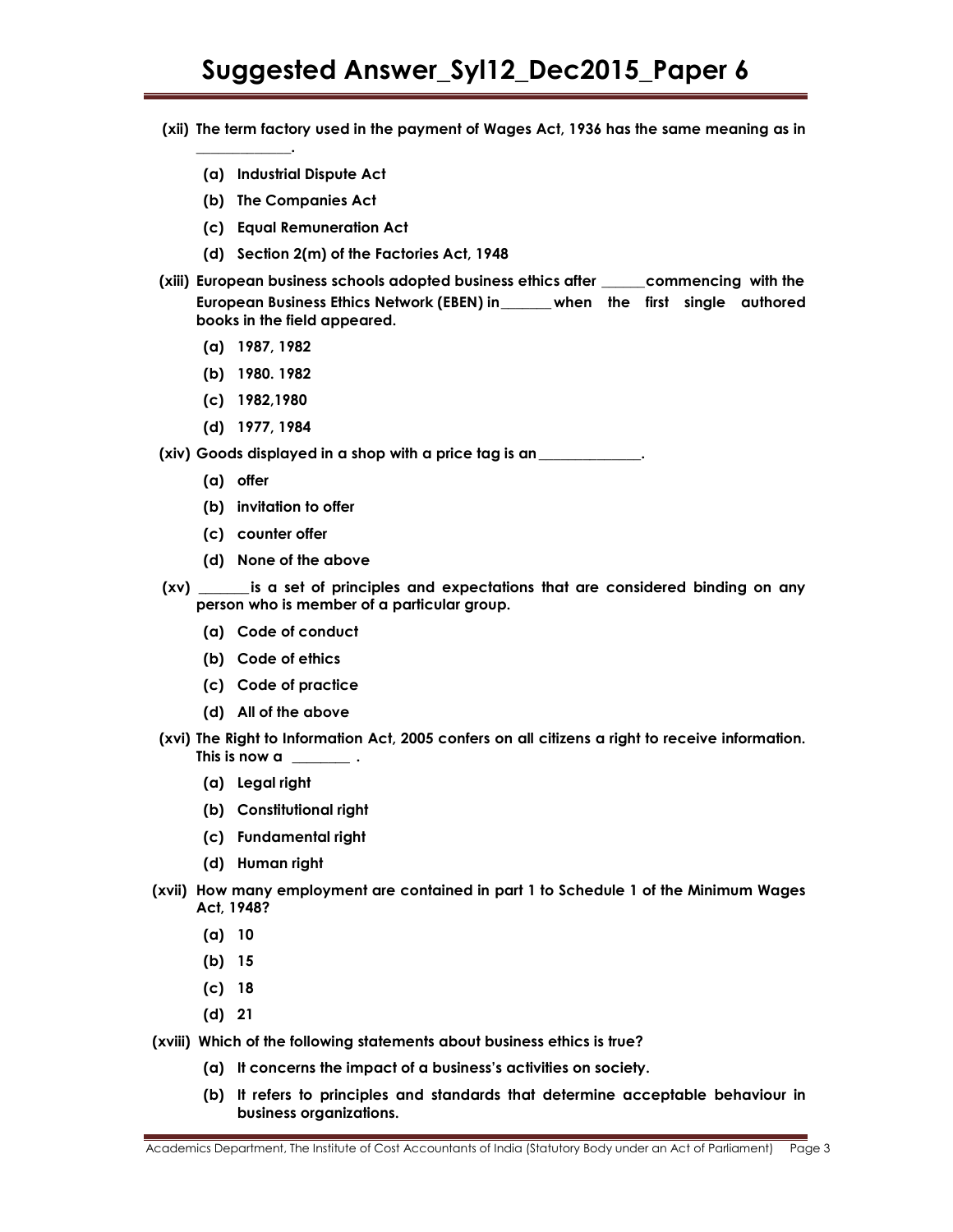- (c) It relates to an individual's values and moral standards and the resulting business decisions he or she makes.
- (d) What is ethical is determined by the public, government regulators, interest groups, competitors, and each individual's personal moral values.
- (xix) Pick the odd one. It is UNCOMMON for business to behave ethically because
	- (a) it has to meet stockholder expectations.
	- (b) it has to ignore their employees relations.
	- (c) to build trust with shareholders.
	- (d) All of the above
- (xx) Permanent disablement benefit is paid at the rate of \_\_\_\_\_\_ of wages.
	- (a) 120%
	- (b) 100%
	- (c) 79%
	- (d) 90%

## Answer:

- 1. (i) (d)
	- (ii) (b)
	- $(iii)$   $(\alpha)$
	- (iv) (d)
	- (v) (c)
	- (vi) (c)
	- (vii) (b)
	- $(viii)$   $(c)$
	- $(ix)$   $(d)$
	- $(x)$   $(c)$
	- (xi) (d)
	- (xii) (d)
	- $(xiii)$   $(a)$
	- $(xiv)$  (b)
	- $(xv)$   $(a)$
	- $(xvi)$   $(a)$
	- (xvii) (d)
	- (xviii) (b)
	- $(xix)$   $(b)$
	- (xx) (d)

## 2. Answer any four questions: 12×4=48

(a) (i) Y holds agricultural land in Assam on a lease granted by X, the owner. The land revenue payable by X to the Government being in arrear, his land is advertised for sale by the Government. Under the Revenue law, the consequence of such sale will be termination of Y's lease. Y, in order to prevent the sale and the consequent termination of his own lease, pays the Government, the sum due

Academics Department, The Institute of Cost Accountants of India (Statutory Body under an Act of Parliament) Page 4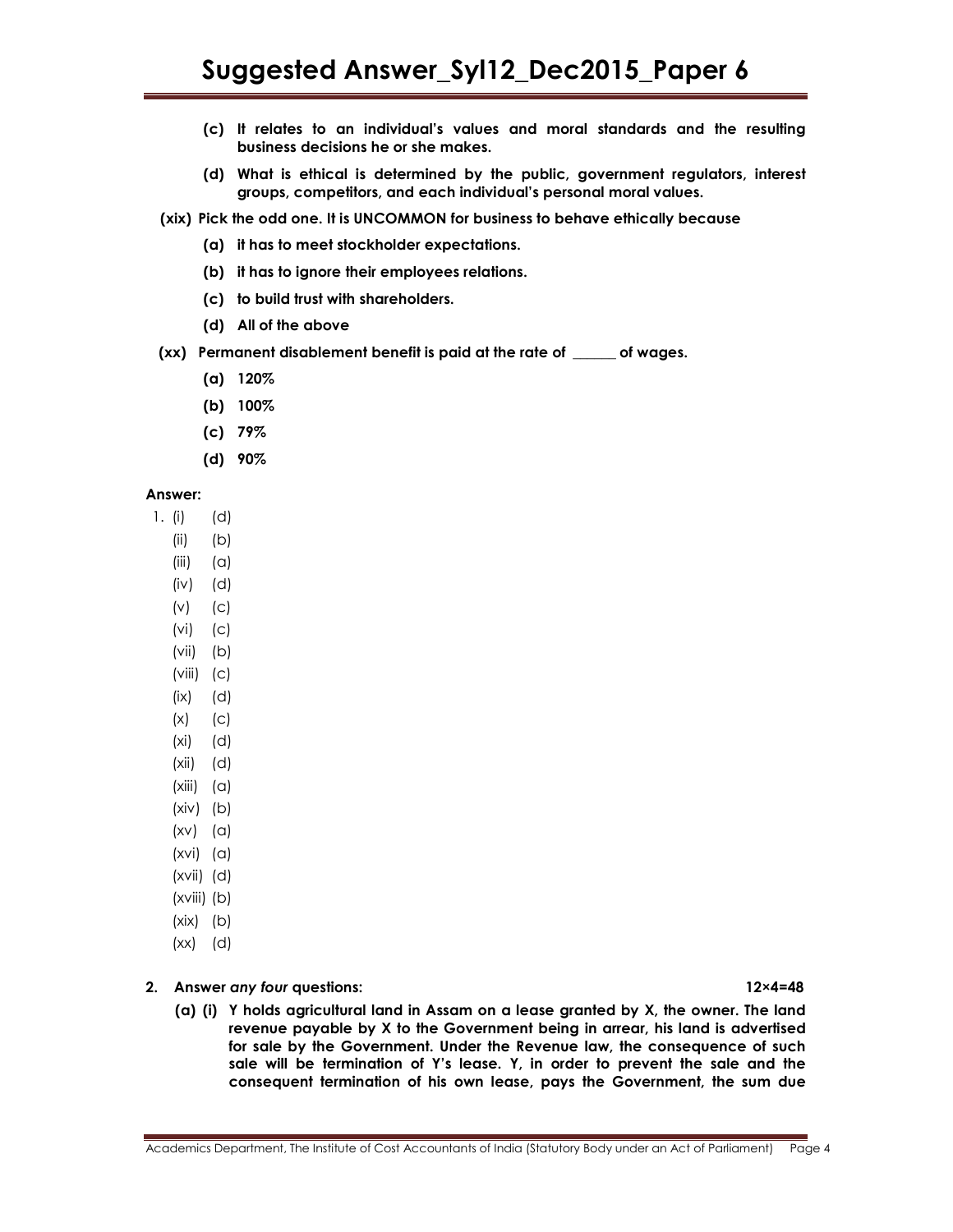from X. Referring to the provisions of the Indian Contract Act, 1872 decide whether X is liable to make good to Y, the amount so paid?

- (ii) 'P' draws a cheque for ` 50,000. When the cheque ought to be presented to the drawee bank, the drawer has sufficient funds to make payment of the cheque. The bank fails before the cheque is presented. The payee demands payment from the drawer. What is the liability of the drawer?
- (iii) Peter is working as a salesman in a company on salary basis. The following payments were made to him by the company during the previous financial year:
	- (I) overtime allowance
	- (II) dearness allowance
	- (III) commission on sales
	- (IV) employer's contribution towards pension fund
	- (V) value of food

Examine as to which of the above payments form part of 'salary' of Peter under the provisions of the Payment of Bonus Act, 1965. 3

 (iv) "Implied Authority of a partner can be extended or restricted."—Discuss the above statement in the light of the provisions of the Indian Partnership Act, 1932.

3

# Answer:

- 2. (a) As per Section 69, if
	- (i) One person is legally bound to make a payment.
	- (ii) Some other person makes such payment.
	- (iii) The person making such payment is not legally bound to make such payment.
	- (iv) The person making such payment is interested in paying such amount.

The person who is interested in paying such amount shall be entitled to recover the payment made by him.

So, in the given case, Y is entitled to recover the payment from X.

 (ii) Section 84 of the Negotiable Instruments Act, 1881 provides that where a cheque is not presented for payment within a reasonable time of its issue and the drawer or person on whose account it is drawn had the right at the time when presentation ought to have been made, as between himself and the banker, to have the cheque paid and suffers actual damage through the delay, he is discharged from the liability, that is to say, to the extent to which such drawer or person is a creditor of the banker to a larger amount than would have been if such cheque had been paid. In determining what is a reasonable time, regard shall be had to the nature of the instrument, the usage of trade and of banker, and the facts of the particular case.

 Applying the above provisions to the given problem since the payee has not presented the cheque to the drawer's bank within a reasonable time when the drawer had funds to pay the cheque, and the drawer has suffered actual damage, the drawer is discharged from the liability.

 (iii) Computation of Salary I Wages: According to Section 2(21) of the Payment of Bonus Act, 1965 salary and wages means all remuneration other than remuneration In respect of overtime work, capable of being expressed in terms of money, which would if the terms of employment, express or implied, were fulfilled,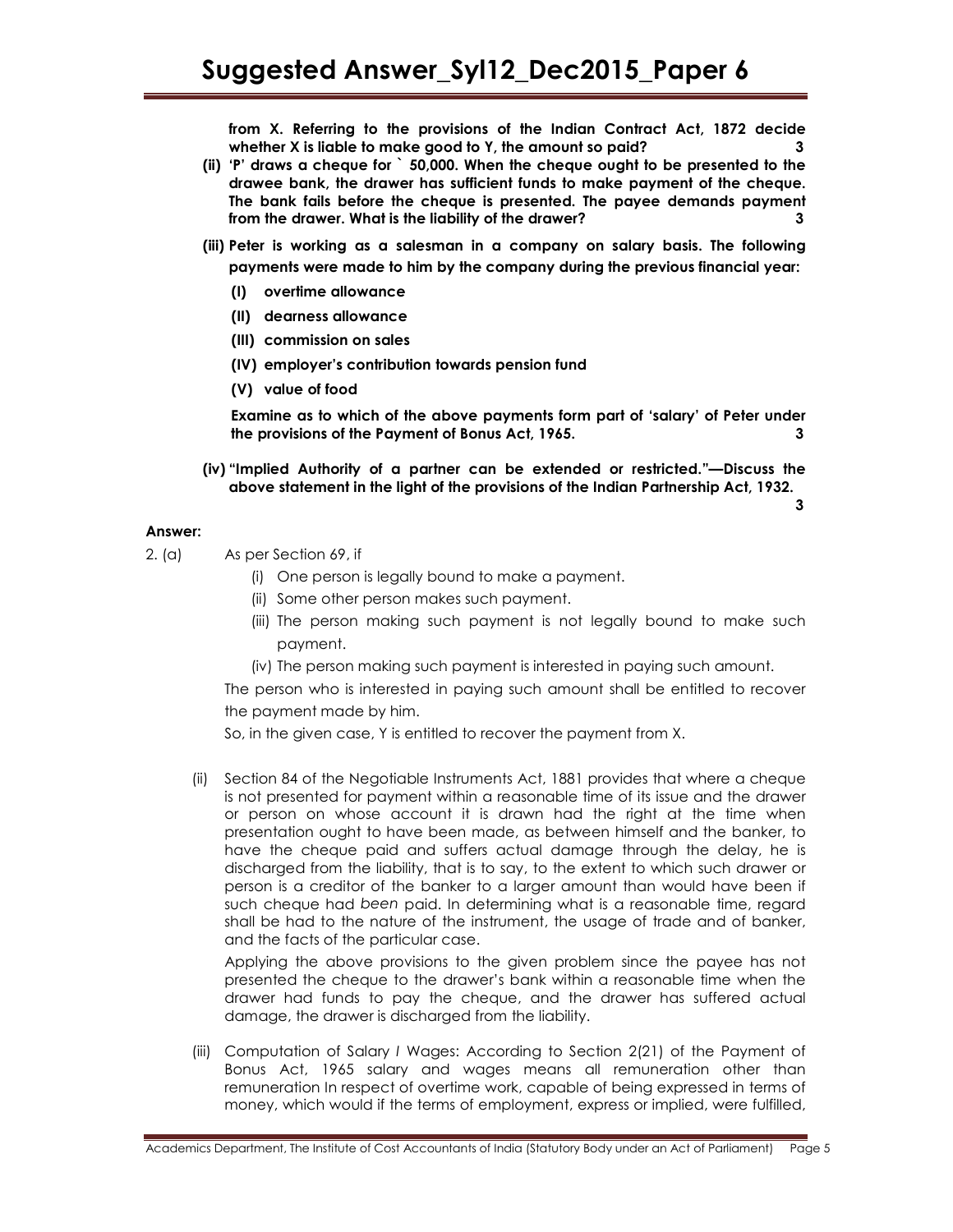be payable to an employee in respect of his employment, or of work done in such employment and includes dearness allowance, i.e. all cash payment by whatever name called, paid to an employee on account of a rise in the cost of living, But the term excludes:

- (i) Any other allowance which the employee is for the lime being entitled to;
- (ii) The value of any house accommodation or of supply of light, water, medical attendance or other amenities of any service 'or of any concessional supply of food grains or other articles;
- (iii) Any traveling concession
- (iv) Any bonus including incentive, production or attendance bonus,
- (v) Any contribution paid or payable by the employer to any pension fund or for benefit of the employee under any law for the time being in force.
- (vi) Any retrenchment compensation or any gratuity or other retirement benefit payable to the employee or any ex-gratia payment made to him; and
- (vii) Any commission payable to the employee

It has been clarified in the explanation to the section that where an employee is given, in lieu of the whole or part of the salary. or wage payable to him, free food allowance or free food by his employer, such food allowance or the value of such food shall be deemed to form part of the salary or wage for such employee.

In view of the provisions of Section 2(21) explained above, the payment of dearness allowance and value of free food by the employer forms part of salary of Peter while remaining three payments i.e. payment for overtime, commission on sales and employer's contribution towards pension funds shall not form part of his salary.

- (iv) Section 19 (1) of the Indian Partnership Act 1932. provides that the act of a partner which is done to carry on the usual way, business of the kind carried on by the firm bind the firm, provided the act is done in the film's name or in any manner expressing or implying an intention to bind the firm. The implied authority of a partner extends only to such acts which are common in the type of business carried on by the firm and are done by him in usual way of carrying on the firm's business. Thus, if it is usual to give credit to customers, in a particular business, the giving of credit by a partner to a customer will bind the firm. However, if a usual act is done in an unusual manner, this must raise a suspicion as to the authority of a partner and the protection on the ground of implied authority may not be available.
- (b) (i) Examine the following cases in light of laws relating to employees:

Employees of an electricity generation station claimed that their unit is covered under the definition of 'factory' considering the process of transforming and transmission of electricity generated at the power station as a 'manufacturing process'. Will their claim succeed? 3

- (ii) X buys synthetic pearls for a high price thinking that they are natural pearls. The seller though understood X's intention, kept silent. Examine the remedies X has against the seller as per the Sale of Goods Act, 1930. 3
- (iii) Minu Limited Company earned super profits during financial year. It intends to give maximum bonus to its employees. In this regard you are asked to advice the company on permissible maximum bonus under the Payment of Bonus Act, **1965.**  $\qquad \qquad \qquad$  3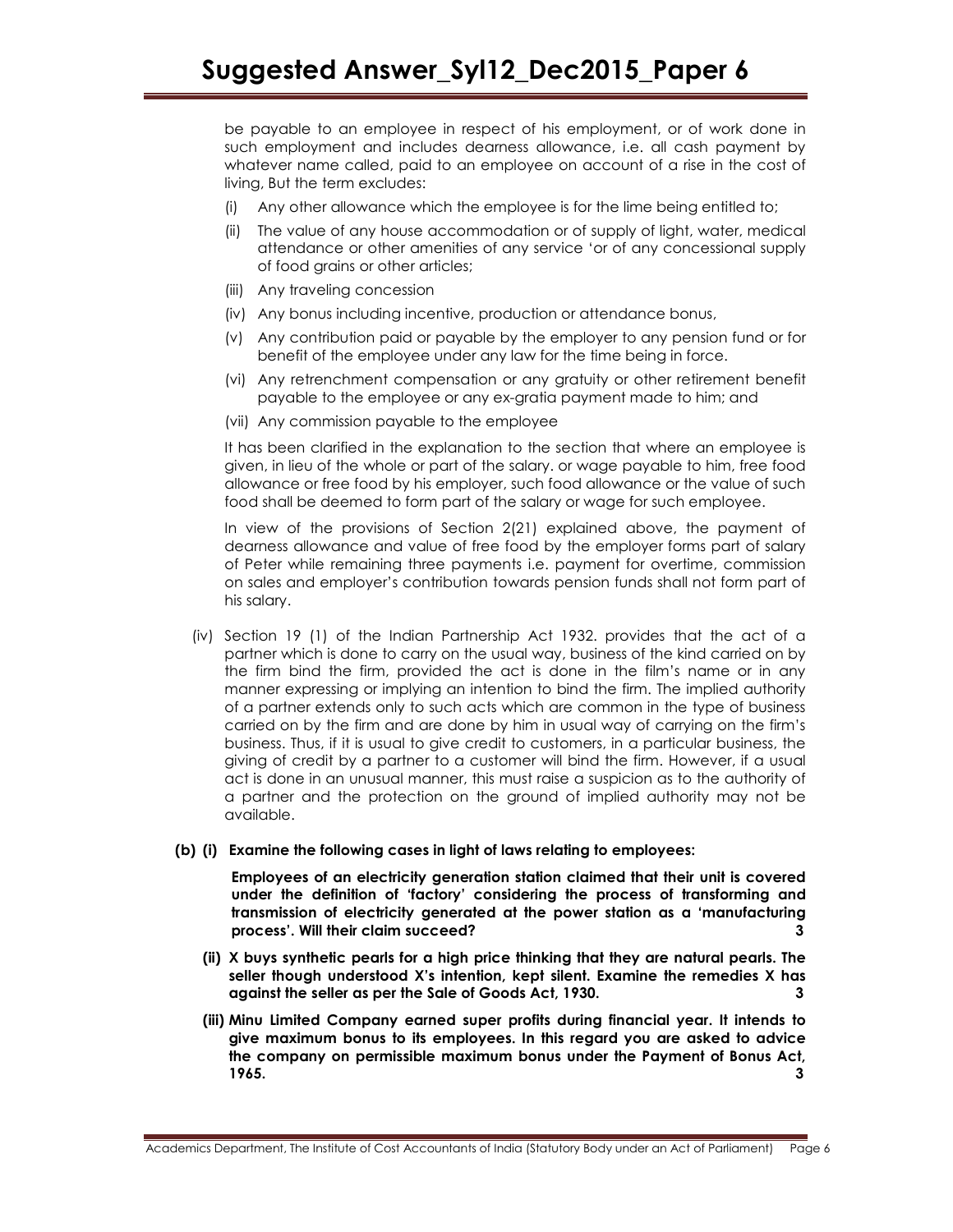(iv) State the provisions of the Employees' Provident Funds and Miscellaneous Provisions Act, 1952 regulating the quantum of contribution to be made by the employer and employee to the provident fund. Is it possible for an employee to increase the amount of his contribution to the provident fund more than the minimum contribution as statutorily prescribed? 3

## Answer:

- (b) (i) As per section 2(k) of The Factories Act, 1948, manufacturing process means any process for-
	- (i) Making, altering, repairing, ornamenting, finishing, packing, oiling, washing, cleaning, breaking up, demolishing, or otherwise treating or adapting any article or substance with a view to its use, sale, transport, delivery or disposal, or
	- (ii) Pumping oil, water, sewage or any other substance; or;
	- (iii) Generating, transforming or transmitting power; or
	- (iv) Composing types for printing, printing by letter press, lithography, photogravure or other similar process or book binding;
	- (v) Constructing, reconstructing, repairing, refitting, finishing or breaking up ships or vessels; (Inserted by the Factories (Amendment) Act. 1976, w.e.f. 26-10- 1976.)
	- (vi) Preserving or storing any article in cold storage;

Process undertaken at electricity generating station, substation transferring and transmitting electricity is not a manufacturing process and are not thus factory- [Delhi Electricity Supply Undertaking vs. Management of DESU. AIR (1973)SCC 365]

(ii) X has no remedy against the seller as the doctrine of Caveat Emptor will apply.

 'Caveat emptor' means "let the buyer beware". i.e. in sale of goods the seller is under no duty to reveal unflattering truths about the goods sold. Therefore, when a person buys some goods, he must examine them thoroughly. If the goods turn out to be defective or do not suit his purpose, or if he depends upon his skill and judgment and makes a bad selection, he cannot blame anybody excepting himself.

 The rule is enunciated in the opening words of section 16 of the Sole of Good: Act. 1930 which runs thus: "Subject to the provisions of this Act and of any other law for the time being in force, there is no implied warranty or condition on to the quality or fitness for any particular purpose of goods supplied under a contract of sale"

(iii) Where, in respect at any accounting year referred to in Section 10 of the Payment of Bonus Act,1965, the allocable surplus exceeds the amount of minimum bonus payable to the employees under that section, the employer shall, in lieu of such minimum bonus, be bound to pay to every employee in respect of that accounting year-bonus which shall be an amount in proportion to the salary or wage earned by the employee during the accounting year subject to a maximum 20% of such salary or wage.

In the given case therefore, the company will be free to give bonus at any rate exceeding 8.33% upto a maximum of 20% of the salary or wage earned by the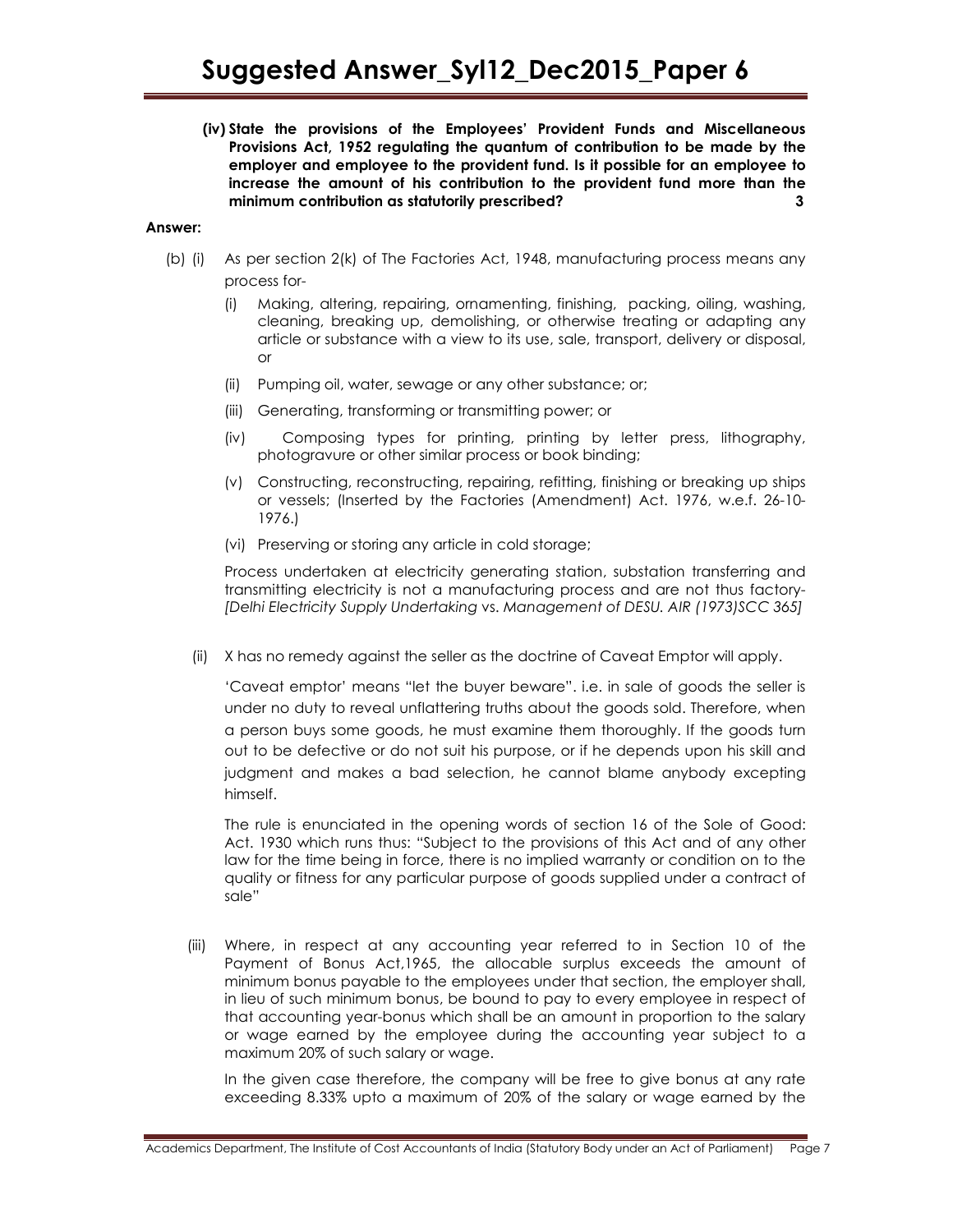employees during the accounting year. From the facts given, it may be presumed that the bonus at 20% may be payable.

 (iv) Contribution to Provident Fund under the EPF and Miscellaneous Provisions Act, 1952: Section 6 of the EPF and MP Act, 1952 regulates contribution to Provident Fund Scheme established under the Act.

The employer's contribution shall be 10% of the basic wages, dearness allowance and retaining allowance, if any payable to each of the employees whether employed by him directly or by or through a contractor.

The employee's contribution shall be equal to the contribution payable by the employer in respect of him.

In case the employee so desires, he may contribute an amount exceeding ten percent of his basic wages, dearness allowance and retaining allowance if any, subject to the condition that the employer shall not be under an obligation to pay any contribution over and above his contribution payable under this section.

The Central Government may by notification make the employer's contribution equal to 12% for certain establishments class of establishments.

(c) (i) A, B and C were partners in ABC & Co. During the course of partnership, the firm ordered SS Ltd. to supply a machine to the firm. Before the machine was delivered, A expired. The machine, however, was later delivered to the firm. Thereafter, the remaining partners become insolvent and the firm failed to pay the price of machine to SS Ltd.

Explain with reasons:

- (I) Whether A's private estate is liable for the price of the machine purchased by the firm?
- (II) Against whom can the creditor obtain a decree for the recovery of the price? 3
- (ii) Explain "Hours and Period of Work" u/s 7 of the Child Labour (Prohibition and Regulation) Act, 1986.
- (iii) What are the conditions to deduct for recovery of advances made under the Payment of Wages Act, 1936? 3
- (iv) What is the objective of Know Your Customer (KYC) guidelines? 3

# Answer:

- (c) (i) The problem in question is based on the provisions of the Indian Partnership Act, 1932 contained in Section 35. The Section provides that where under a contract between the partners the firm is not dissolved by the death of a partner, the estate of a deceased partner is not liable for any act of the firm done after his death. Therefore, considering the above provisions, the problem may be answered as follows:
	- (I) A's estate in this case will not be liable for the price of Machinery purchased. [Bagel Vs. Willer]
	- (b) The creditors in this case can have only a personal decree against the surviving partners and decree against the partnership assets in the hands of those partners. However, since the surviving partners are already insolvent, no suit for recovery of the debt would lie against them. A suit for goods sold and delivered would not lie against the representative of the deceased partner.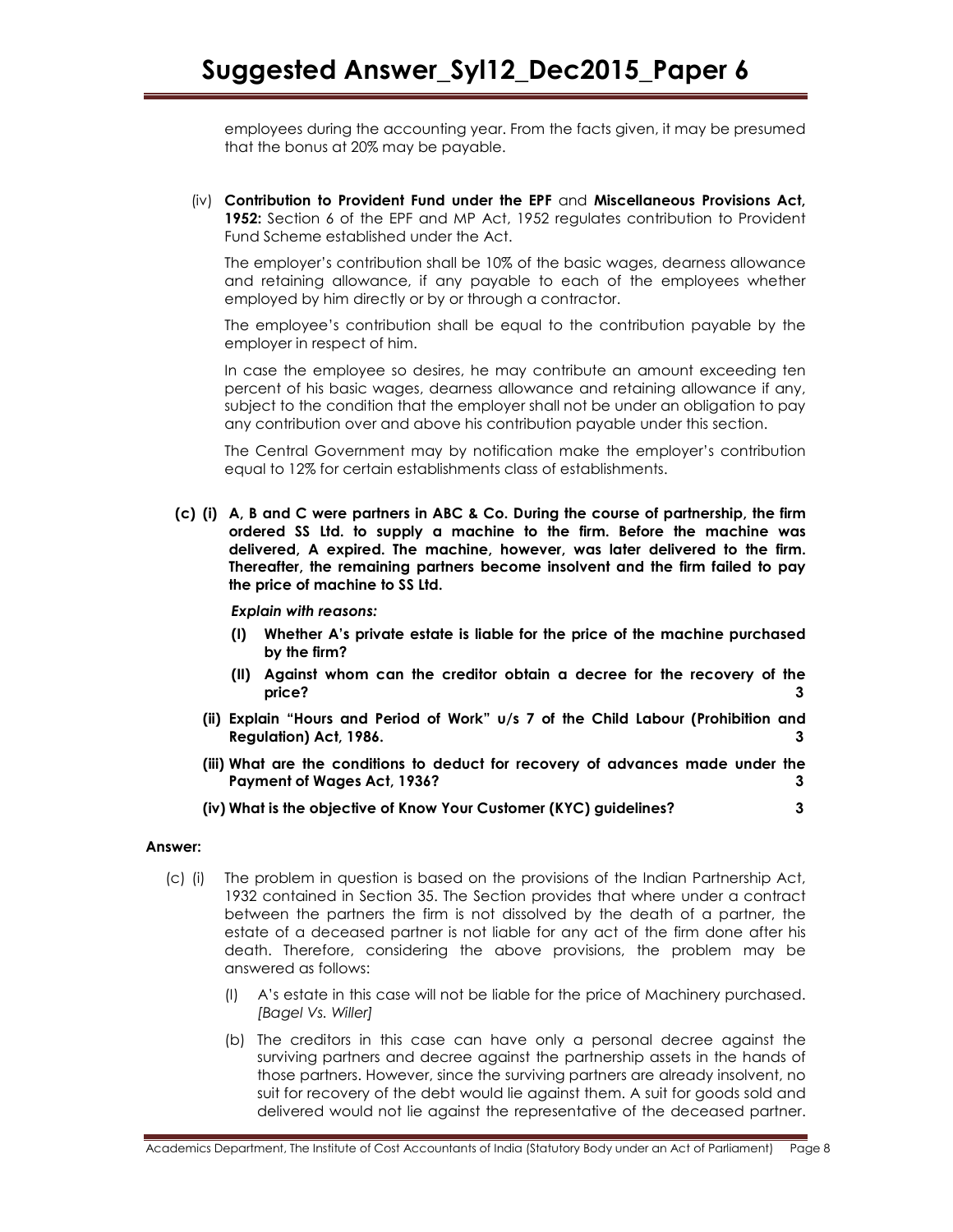This is because there was no debt due in respect of the goods in A's life time. [Bagel Vs. Willer].

- (ii) Hours and period of work U/S 7 of the Child Labour (Prohibition and Regulation) Act1986 is as follows;
	- (a) No child shall be required or permitted to work in any establishment in excess of such number of hours as may be prescribed for such establishment or class of establishments.
	- (b) The period of work on each day shall be so fixed that no period shall exceed three hours and that no child shall work for more than three hours before he has had an interval for rest for at least one hour.
	- (c) The period of work of a child shall be so arranged that inclusive of his interval for rest, under sub section (2), it shall not be spread over more than six hours including the time spent in waiting for work on any day.
	- (d) No child shall be required or permitted to work between 7 p.m. and 8 a.m.
	- (e) No child shall be required or permitted to work overtime.
	- (f) No child shall be required or permitted to work in any establishment on any day on which he has already been working in another establishment.
- (iii) Deductions under clause (f) of sub-section (2) of section 7 (the Payment of Wages Act 1936) shall be subject to the following conditions namely:
	- (a) recovery of advance of money given before employment began shall be made from the first payment of wages in respect of a complete wage period, but no recovery shall be made of such advances given for travelling expenses;
	- (b) recovery of an advances of money given after employment began shall be subject to such conditions as the Appropriate Government may impose;
	- (c) recovery of advances of wages not already earned shall be subject to any rules made by the Appropriate Government regulating the extent to which such advances may be given and the installments by which it may be recovered.
- (iv) Know your customer (KYC) refers to due diligence activities that financial institutions and other regulated companies must perform to ascertain relevant information from their clients for the purpose of doing business with them.

The objective of KYC guidelines is to prevent banks from being used, intentionally or unintentionally, by criminal elements for money laundering activities. Related procedures also enable banks to know or understand their customers and their financial dealings better. This helps them manage their risks prudently. Banks usually frame their KYC policies incorporating the following four key elements:

- Customer Acceptance Policy;
- Customer Identification Procedures;
- Monitoring of Transactions; and
- Risk Management.
- (d) (i) Satish retired from the services of Life Management Limited on 31st March, 2014. He had a sum of ` 5 lac in his Provident Fund Account. It has become due for payment to Satish on 30th April, 2014 but the company made the payment of the said amount after one year. Satish claimed for the payment of interest on due amount at the rate of 15 per cent per annum for one year. Decide, whether the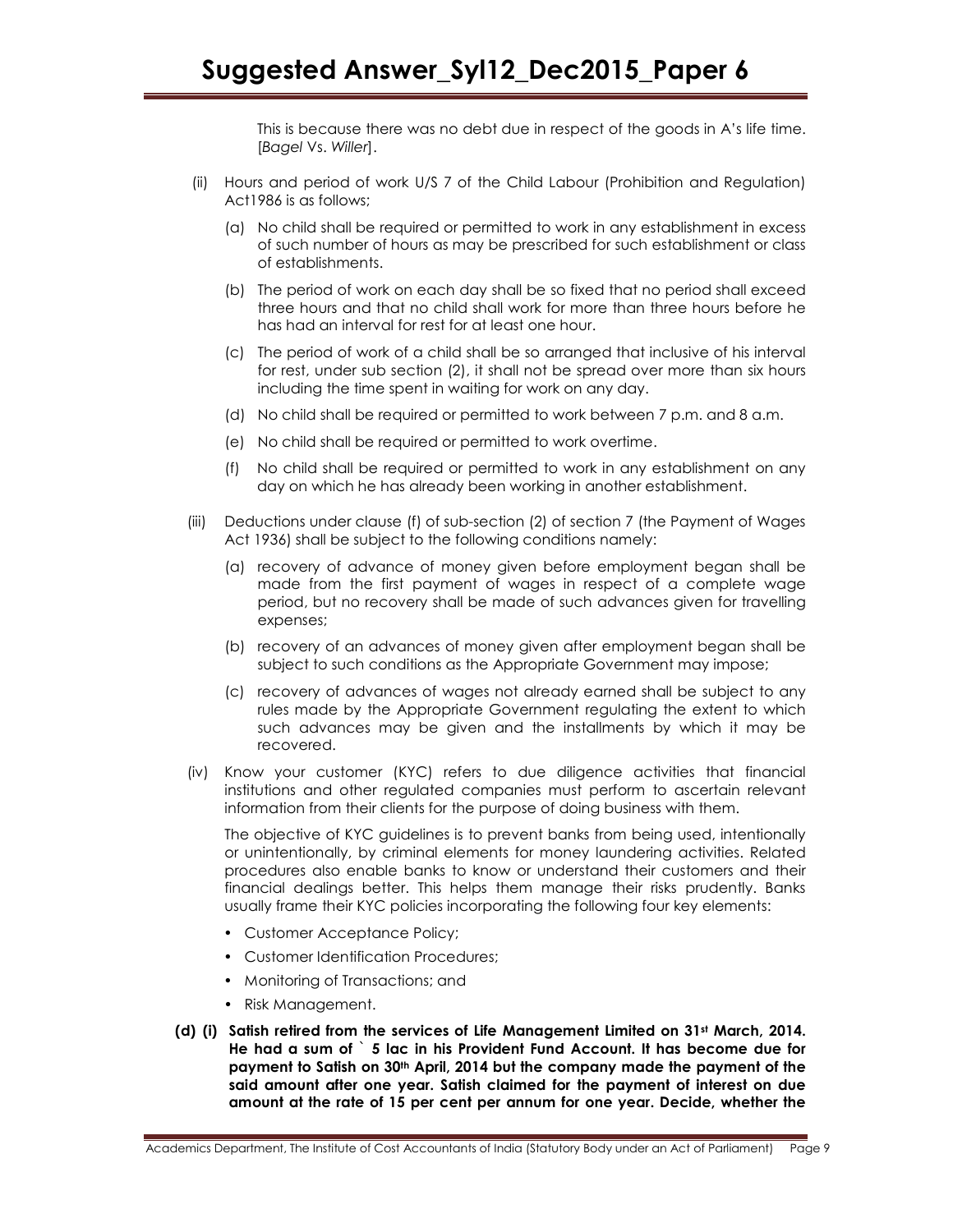claim of Satish is tenable under the provisions of the Employees' Provident Funds and Miscellaneous Provisions Act, 1952. 3

- (ii) When an employee becomes disabled due to any accident or disease and is unable to do the same work and re-employed on the reduced wages, how the gratuity of such employees shall be computed under the provisions of the Payment of Gratuity Act, 1972?
- (iii) Mr. Big, a major and Small, a minor, executed a promissory note in favour of Ms. Purva. Examine with reference to the Provisions of the Negotiable Instrument Act, the validity of the promissory note and whether it is binding on Mr. Big and Small.

3

 (iv) List the circumstances under which an LLP formed under the Limited Liability Partnership Act, 2008 may be wound up by tribunal? 3

### Answer:

(d) (i) According to Section 7Q of the Employees' Provident Funds and Miscellaneous Provisions Act, 1952 the employer shall be liable to pay simple interest @ of 12% per annum or at such higher rate as may be specified in the Scheme on any amount due from him under this Act from the date on which the amount has become so due till the date of its actual payment.

 Provided that higher rate of interest specified in the Scheme shall not exceed the lending rate of interest charged by any scheduled bank.

 As per above provision, Satish can claim for the payment of interest on due amount @ of 12 percent per annum or at the rate specified in the Scheme, whichever is higher, for one year. Here in the absence of specified rate he (Satish) can claim only 12 percent per annum interest on the due amount.

Hence claim of Satish for interest rate of 15% is not tenable.

- (ii) Computation of Gratuity of a disabled employee: According to Section 4 (4) of the Payment of Gratuity Act, 1972, when an employee becomes disabled due to any accident or disease and is not in a position to do the same work and reemployed on reduced wages on some other job, the gratuity will be calculated in two parts :
	- For the period preceding the disablement: on the basis of wages last drawn by the employee at the time of his disablement.
	- For the period subsequent to the disablement: On the basis of the reduced wages as drawn by him at the time of the termination of services.

In the case of Bharat Commerce and Industries Vs. Ram Prasad, it was decided that if for the purposes of computation of quantum of the amount of gratuity the terms of agreement or settlement are better than the Act, the employee is entitled for that benefit.

However, the maximum statutory ceiling limit as providing under Sub-Section 3 of Section 4 of the Act (the maximum amount of gratuity payable to an employee shall not exceed `10 lakh), cannot be reduced by mutual settlement or agreement.

(iii) **Minor being a party to negotiable instrument:** According to section 26 of the Negotiable Instruments Act, 1881, every person competent to contract has capacity to incur liability by making, drawing, accepting, endorsing, delivering and negotiating a promissory note, bill of exchange or cheque.

Academics Department, The Institute of Cost Accountants of India (Statutory Body under an Act of Parliament) Page 10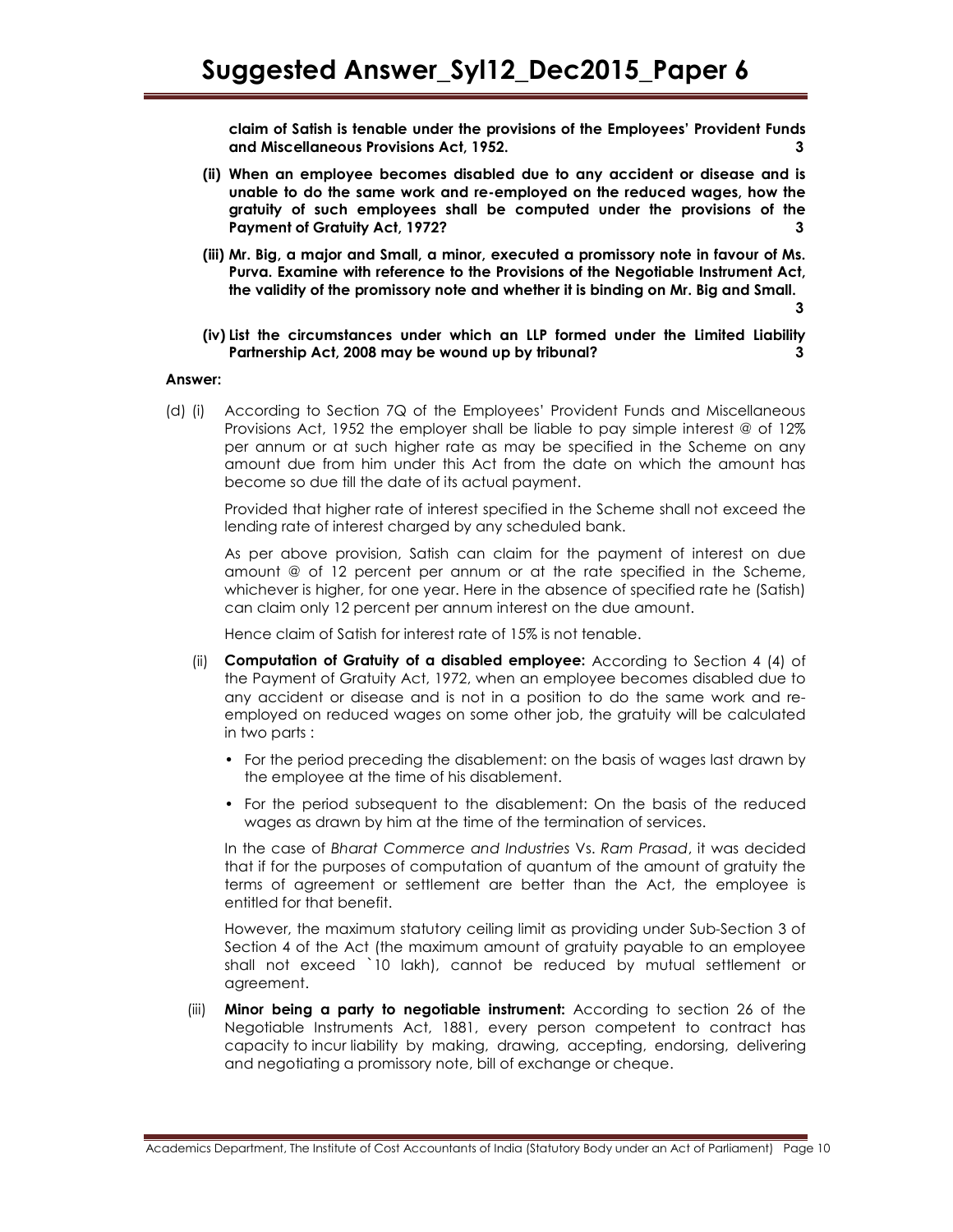As a minor's agreement is void, he cannot bind himself by becoming a party to a negotiable instrument. But he may draw, endorse, deliver and negotiate such instruments so as to bind all parties except himself.

In view of the provisions of Section 26 explained above, the promissory note executed by Mr. Big and Small is valid even though a minor is a party to it. Small being a minor is not liable; but his immunity from liability does not absolve the other joint promisor, namely Mr. Big from liability [Sulochana v. Pandiyan Bank Ltd., AIR (1975) Mad. 70].

- (iv) A Limited liability partnership may be wound up by the Tribunal,—
	- (a) if the limited liability partnership decides that limited liability partnership be wound up by the Tribunal;
	- (b) If, for a period of more than six months, the number of partners of the limited liability partnership is reduced below two;
	- (c) if the limited liability partnership is unable to pay its debts;
	- (d) if the limited liability partnership has acted against the interests of the sovereignty and integrity of India, the security of the State or public-order;
	- (e) if the limited liability partnership has made a default in filing with the Registrar the Statement of Account and Solvency or annual return for any five consecutive financial years; or
	- (f) if the Tribunal is of the opinion that it is just and equitable that the limited liability partnership be wound up.
- (e) (i) X is employed in ABC Ltd., a seasonal establishment. The factory was in operation for four months during the financial year 2010-11. X was not in continuous service during this period. However, he has worked for sixty days. Referring to the provisions of the Payment of Gratuity Act, 1972 decide whether X is entitled to gratuity payable under the Act. Would your answer be the same in case X works for 100 days? 3
	- (ii) (I) A offers to buy B's House on certain terms. An answer to be given within six weeks. B within this time writes to A a letter purporting to accept but in fact containing a material alteration of the terms. A then withdraws his offer. B writes again still within six weeks correcting the error in his first letter and accepting the terms originally proposed by A. Is there a contract between A and B? State reasons for your answer.
		- (II) A contract of Bailment becomes void, if the bailee does any act with regards to the goods bailed, which is inconsistent with the conditions of Bailment. Decide.
		- (Ill) A hirer, who obtains possession of a Refrigerator from its owner under hire purchase agreement sells the refrigerator to a buyer in good faith and without notice of the right of the owner. Does this buyer get a good title to the Refrigerator? State reasons for your answer. 2×3=6
	- (iii) (I) Money Laundering can provide short term benefits to economy. Comment.

2

# (II) On whom does the burden of proof vest under the PMLA, 2002? 1

Answer:

(e) (i) As per the provision given under section 2A of the Payment of Gratuity Act, 1972, where an employee is employed in a seasonal establishment and is not in continuous service for any period of one year or six months, there such an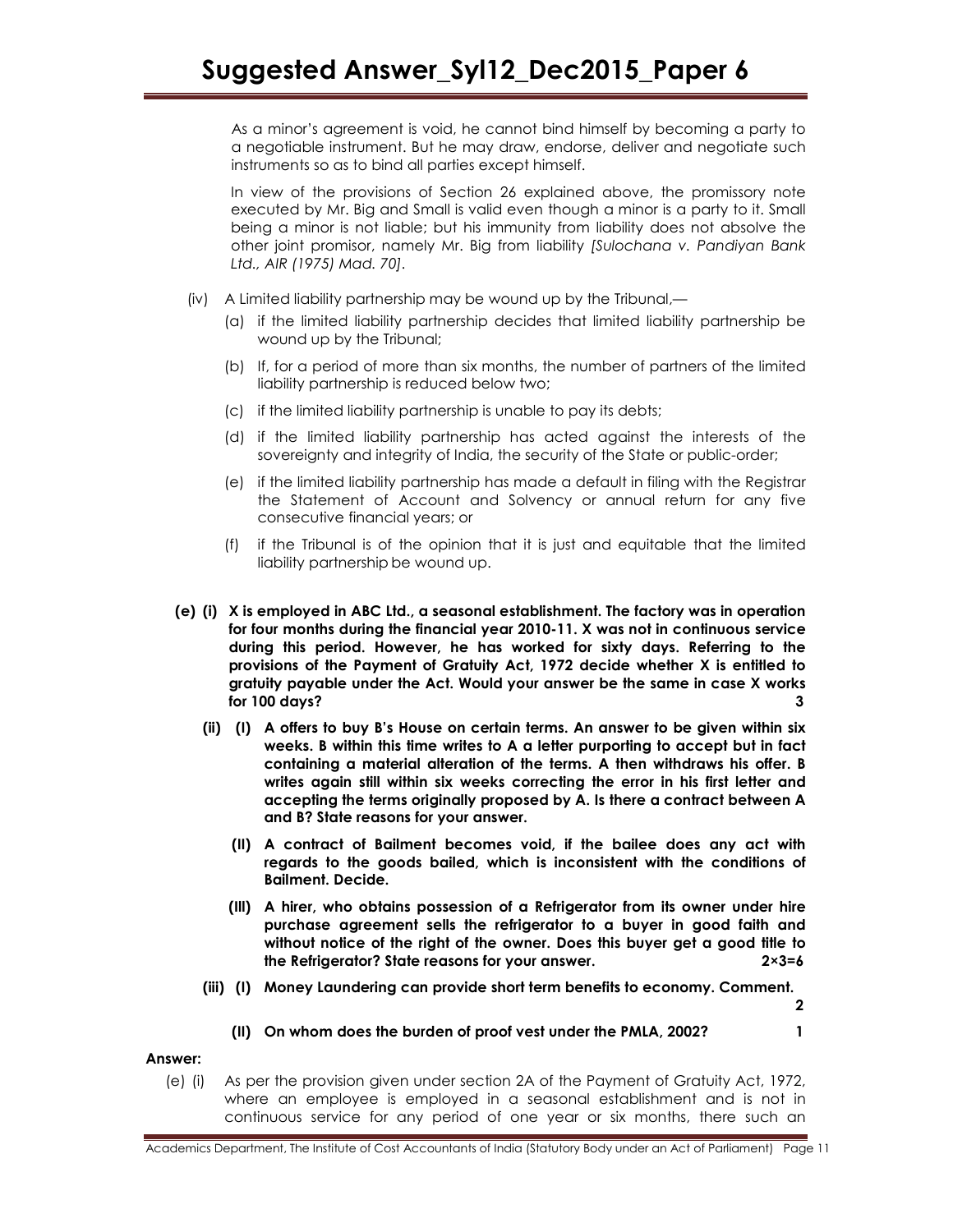employee shall be deemed to be in continuous service under the employer for such period if he has actually worked for not less than seventy-five percent of the number of days on which the establishment was in operation during such period.

In the given problem, as per the above provision of the Act, X has worked only for 'sixty days that are less than 90 days( 75% of 4 months) therefore, X shall "hoi be 'eligible for getting any gratuity in first case.

In the second case, since X has worked for 100 days that is more than 75% of number of days therefore, he is entitled for gratuity.

- (ii) (I) Acceptance must be absolute and unqualified. A counter proposal or offer, offering different terms, amounts to counter proposal. Further if B subsequently changes his mind and wants to accept the terms originally offered by A, no contract would come into existence, since the original offer of A will be deemed to have lapsed. Further there is no binding on the part of A to keep his offer open for six weeks; that itself would require a contract for which there will have to be separate consideration moving from B to A.
	- (II) According to Sec 153 of the Indian Contract Act, 1872, a contract of Bailment is voidable at the option of the bailor, if the bailee does any act with regard to the goods bailed inconsistent with the conditions of the bailment. Therefore, when an option is available to the bailer, the contract of bailment cannot be said to be void. It is voidable.
	- (III) Since the hirer under hire-purchase agreement referred to in the instant case has no title to the refrigerator, the buyer in question does not give a good title to the refrigerator. This is because the transferee of goods does not get a better title than the transferor had.
- (iii) (I) The statement is not true. The genesis of money laundering is the practice of concealing identity, source, or destination of illegally gained money. Money laundering from illegal activities directly affect the freedom of access to investment, affecting the labor market laws, marketing, consumption and production itself, Money launder is conversion of 'dirty' money to 'clean' money and therefore illegal.
	- (II) When a person is accused of having committed the offence under section 3, the burden of proving that proceeds of crime are untainted property shall be on the accused. [Sec 24, The PMLA, 2002]

# 3. Answer any two questions: 8×2=16

- (a) (i) Define the term "Body Corporate" as per Section 2(ii) of the Companies Act, 2013.  $\qquad \qquad \qquad$ 
	- (ii) What is the effect of the registration of the Memorandum of Association of a Company on (1) the subscribers of the memorandum and (2) such other persons as may from time to time become members of the company. 4
	- (iii) Who can file an application for allotment of DIN? 2

# Answer:

- 3. (a) (i) "Body corporate" or 'corporation' includes a company incorporated outside India, but does not include —
	- (a) a co-operative society registered under any law relating to co-operative societies; and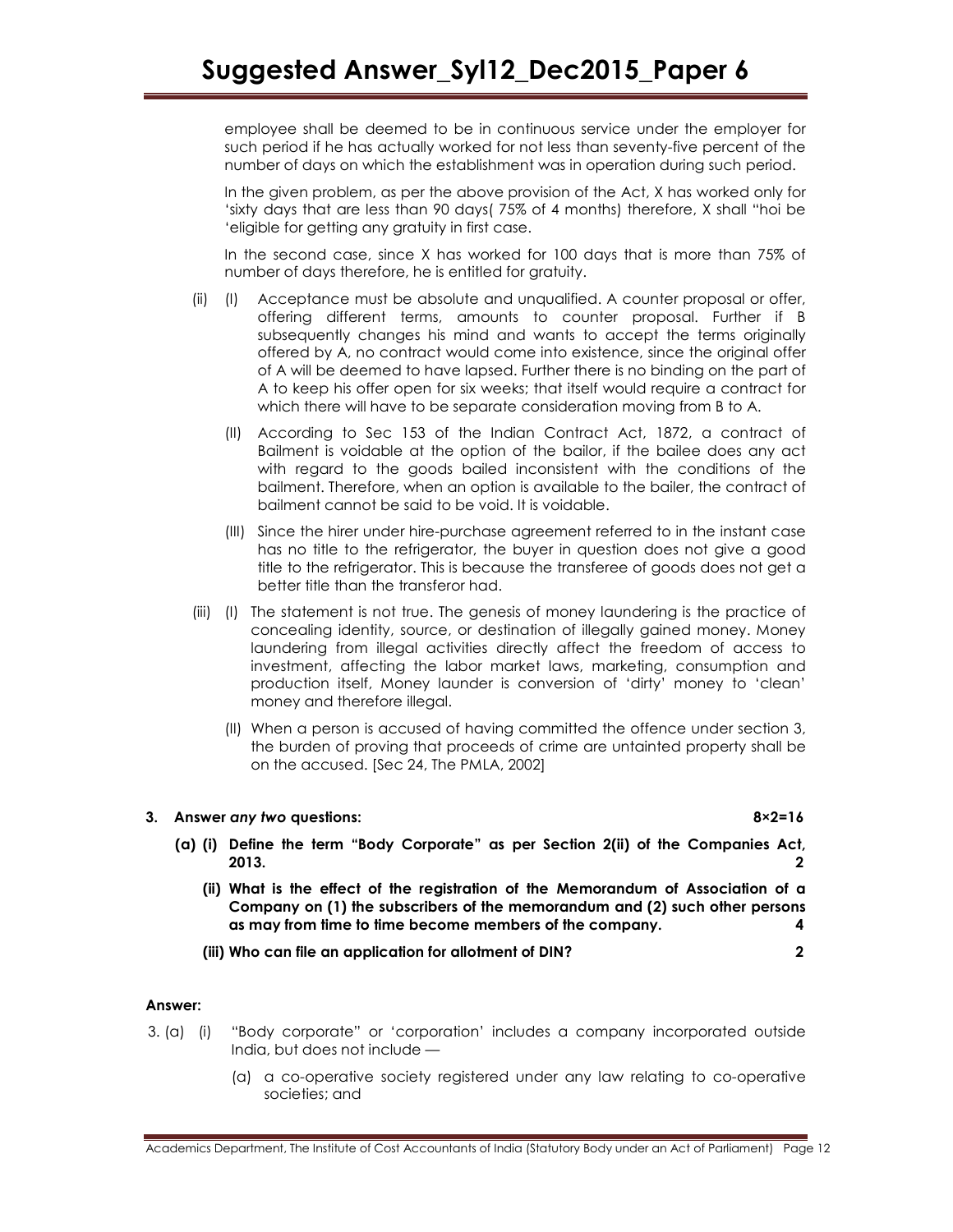- (b) any other body corporate (not being a company as defined in this Act), which the Central Government may, by notification, specify in this behalf. [Section 2(11)]
- (ii) When the Memorandum of Association of a Company has been registered, it has the following effect:-
	- (1) The signatories become members of the company, the entry of their names in the register of members not being legally necessary, and they are bound to observe all the provisions of the Memorandum.
	- (2) Such other persons as may from time to time become members of the company are bound by the Memorandum, as if it had been signed by them, to observe all the provisions thereof.
- (iii) Any individual who is an existing director of a company or intends to be appointed as a director of the company can file an application for allotment of DIN.
- (b) (i) With reference to provisions laid down under the Companies Act, 2013, state briefly which company is required to constitute CSR (Corporate Social Responsibility) Committee? 4
	- (ii) Who shall be considered as "Key Managerial Personnel", in relation to a Company according to the definition given in the Companies Act, 2013. 2
	- (iii) Explain "Information" under RTI Act, 2005. 2

## Answer:

- (b) (i) Which Company is required to constitute CSR committee:
	- (A) Every company including its holding or subsidiary and a foreign company defined under section 2(42) of the Companies Act, 2013 having its branch office or project office in India having
		- (1) net worth of rupees 500 crore or more, or
		- (2) turnover of rupees 1000 crore or more or
		- (3) a net profit of rupees 5 crore or more

during any financial year shall constitute a Corporate Social Responsibility Committee of the Board.

- (ii) "Key managerial personnel", in relation to a company means
	- (a) the Chief Executive Officer or the managing director or the manager;
	- (b) the Company Secretary;
	- (c) the Whole-time Director;
	- (d) the Chief Financial Officer;
	- (e) such other officer as may be prescribed. [Section 2(51)]
- (iii) "Information" means any material in any form, including records, documents, memos, emails, opinions, advices, press releases, circulars, orders, log-books, contracts, reports, papers, samples, models, data, material held in any electronic form and any information relating to a private body which can be accessed by a Public Authority under any law for the time being in force.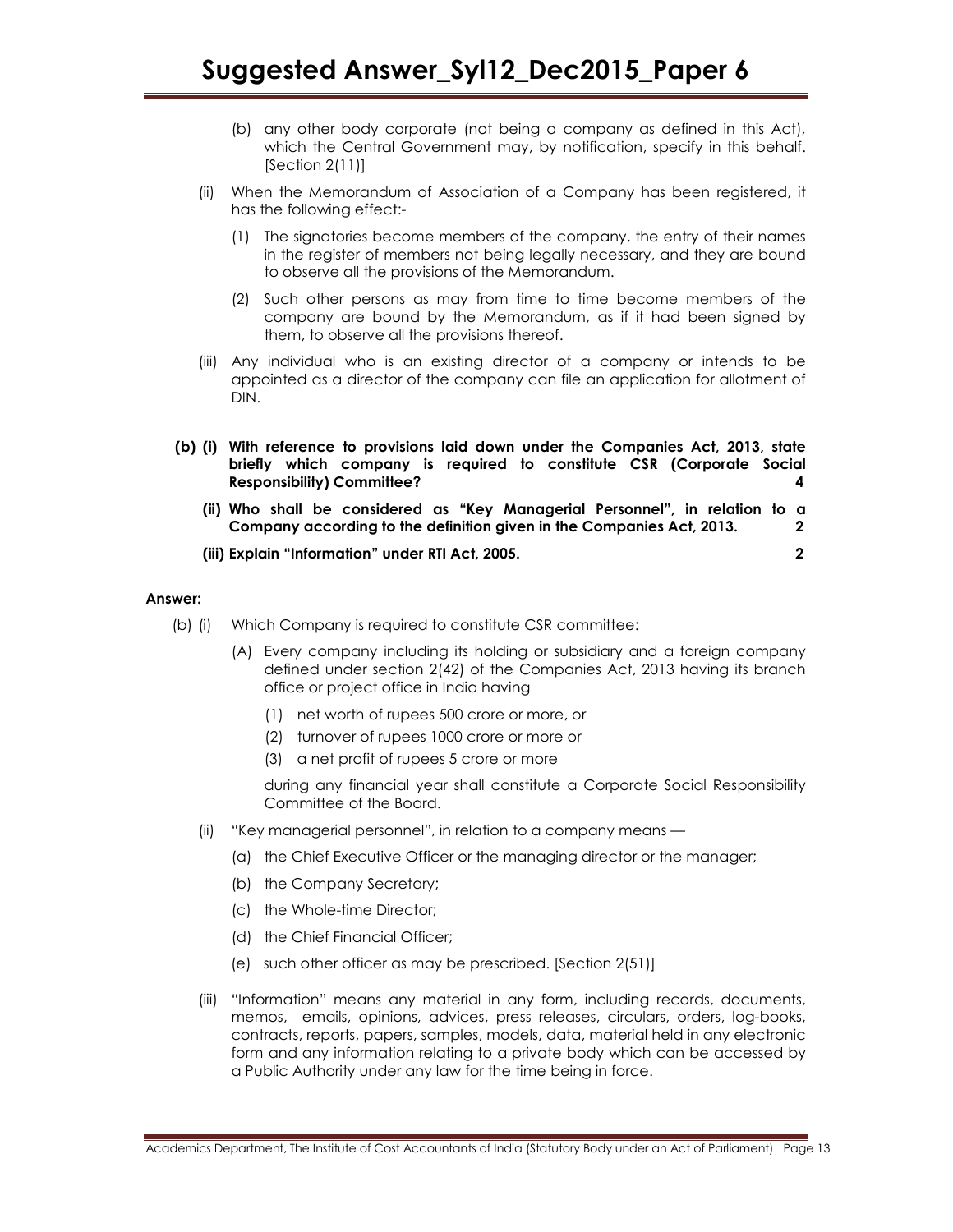- (c) (i) The Articles of a Public Company clearly stated that Mr. X will be the Solicitor of the Company. The Company in its general meeting of the shareholders resolved unanimously to appoint Y in place of X as the solicitor of the company by altering the Articles of Association. Examine whether the company can do so? Give reasons. 4
	- (ii) Define the term 'Financial Statement' as contained in the Companies Act, 2013. 2
	- (iii) Who is Internal Auditor to conduct internal audit of the functions and activities of the company under the Companies Act, 2013? 2

## Answer:

 (c) (i) According to Section 10(1) of the Companies Act, 2013, the memorandum and articles shall, when registered, bind the company and the members thereof to the same extent as if they respectively Had been signed by the company and by each member and contained covenants on its and his part to observe all the provisions of the memorandum and articles.

 Further, under Section 14(1) subject to the provisions of this Act and to the conditions contained in the Memorandum, a company may by a special resolution, alter its Articles.

 Moreover, under section 14(2) the company will be required to file within fifteen days the altered Articles with the Registrar along with necessary documents, such as the copy of the special resolution etc, and in such manner as may be prescribed. On receipt of all documents the Registrar shall register the same.

 Section 14(3) further provides that any alterations in the Articles will be valid as if they were in the original Articles.

 In the present case, the company has altered the Articles by a unanimous resolution of the members passed at a general meeting. Hence, the alteration is valid and after registration of the altered Articles the appointment of Y will stand and X will be terminated.

- (ii) "Financial statement" in relation to a company, includes
	- (i) a balance sheet as at the end of the financial year;
	- (ii) a profit and loss account or in the case of a company carrying on any activity not for profit an income and expenditure account for the financial year;
	- (iii) cash flow statement for the financial year;
	- (iv) a statement of changes in equity, if applicable; and
	- (v) any explanatory note annexed to or forming part of any document referred to in sub clause (i) to sub-clause (iv);

Provided that the financial statement with respect to One Person Company, small company and dormant company, may not include the cash flow statement. [Section 2(40)]

- (iii) Who is Internal Auditor
	- (a) Internal Auditor shall either be a chartered accountant or a cost accountant, or such other professional as may be decided by the Board to conduct internal audit of the functions and activities of the company.

Here, the term "Chartered Accountant" shall mean a Chartered Accountant whether engaged in practice or not.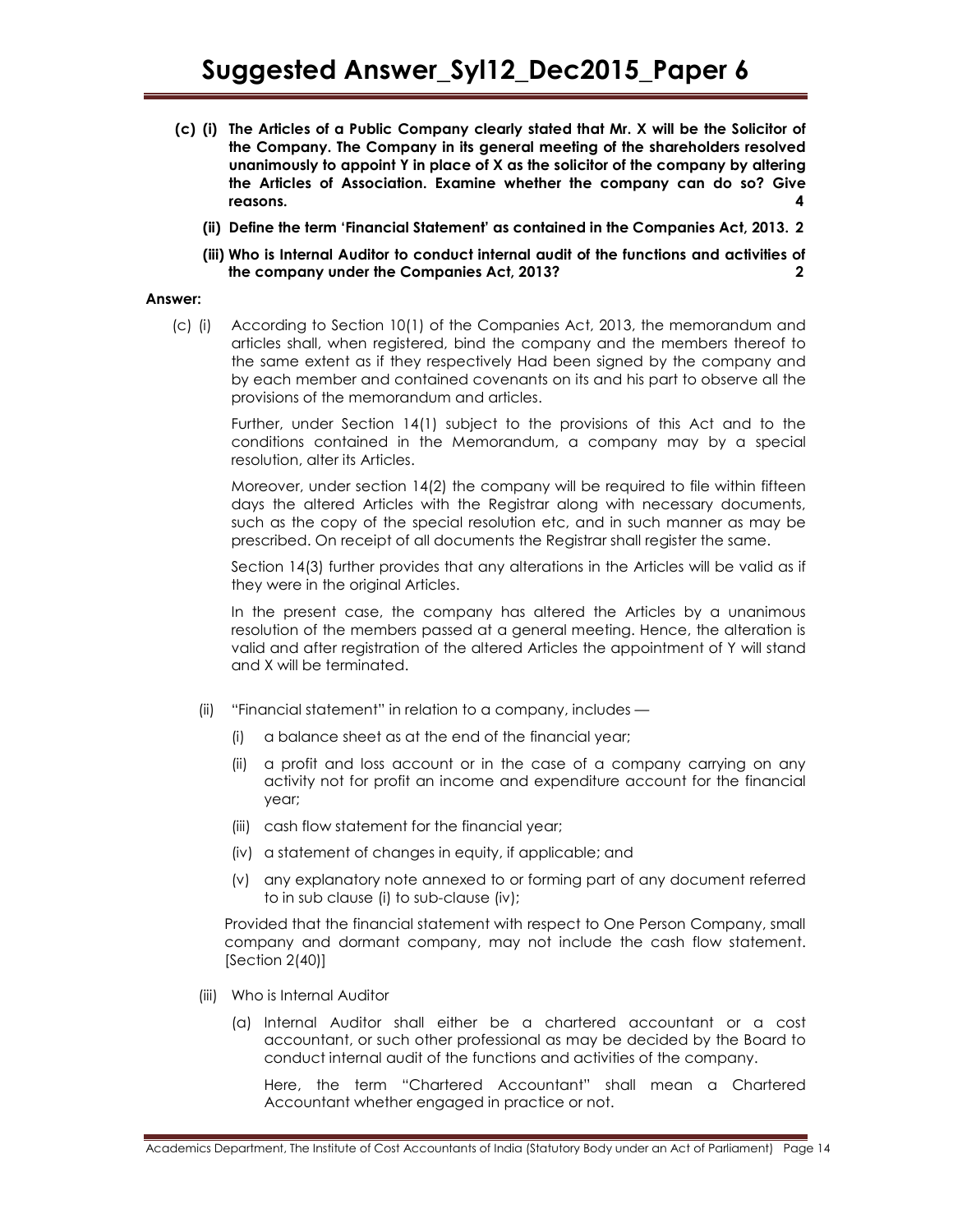(b) The internal auditor may or may not be an employee of the company.

| 4. Answer any two questions: |                                                                                 | $8 \times 2 = 16$ |
|------------------------------|---------------------------------------------------------------------------------|-------------------|
|                              | (a) (i) What is the difference between business ethics and an ethical business? | 3                 |
|                              | (ii) Is it possible to have single right answer to all ethical issues?          | 5.                |

# Answer:

- 4. (a) (i) Business ethics refers to how any organisation conducts its business in order to make profit or achieve other goals. Any organisation can seek to do business in a way that is guided by ethical values; whether an organisation is judged to be an ethical business however, may involve a subjective assessment of any of the following: the products and services it offers, its founding priorities, goals and values, its philanthropy, its reputation amounts stakeholders, the way it treats customers and staff etc.
	- (ii) Ethics doesn't always show the right answer to moral problems.

Indeed more and more people think that for many ethical issues there isn't a single right answer – just a set of principles that can be applied to particular cases to give those involved some clear choices.

Some philosophers go further and say that all ethics can do is eliminate confusion and clarify the issues. After that it's up to each individual to come to their own conclusions.

Ethics can give several answers.

Many people want there to be a single right answer to ethical questions. They find moral ambiguity hard to live with because they genuinely want to do the 'right' thing, and even if they can't work out what that right thing is, they like the idea that 'somewhere' there is one right answer.

But often there isn't one right answer – there may be several right answers, or just some least worst answers and the individual must choose between them.

For others moral ambiguity is difficult because it forces them to take responsibility for their own choices and actions, rather than falling back on convenient rules and customs.

# (b) (i) Enumerate briefly five sources of Ethical Standards. 4

# (ii) List out some of the examples of ethical issues faced by the employees in the workeplace. 4

## Answer:

(b) (i) Five Sources of Ethical Standards

The Utilitarian Approach: The ethical corporate action is the one that produces the greatest good and does the least harm for all who are affected. The utilitarian approach deals with consequences; it tries both to increase the good done and to reduce the harm done.

The Rights Approach (The Deontological Approach): This approach suggest the ethical action that best protects and respects the moral rights of those affected. This approach starts from the belief that humans have a dignity based on their human nature per se or on their ability to choose freely what they do with their lives.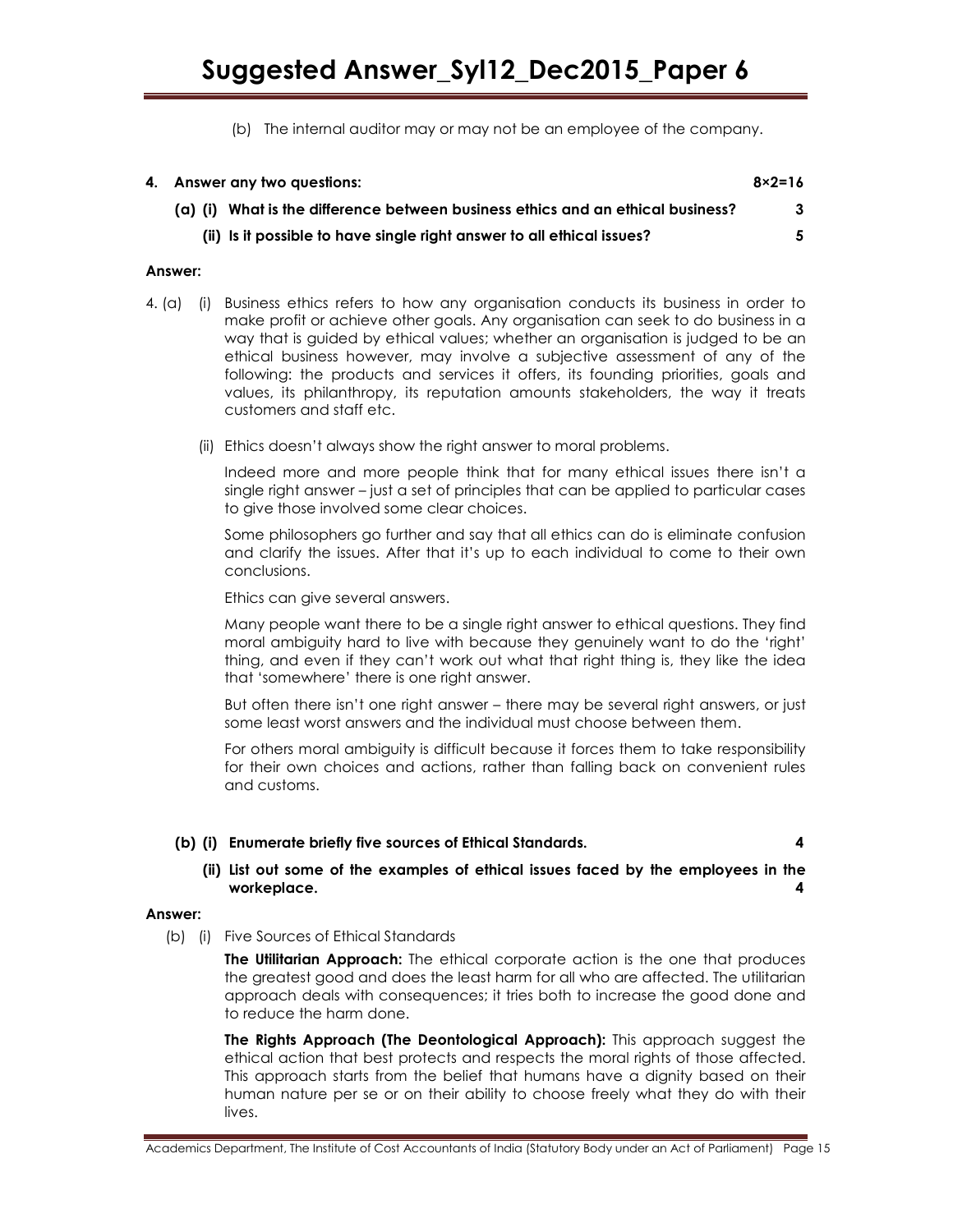The Fairness or Justice Approach: This approach contributed the idea that all equals should be treated equally. Today we use this idea to say that ethical actions treat all human beings equally-or if unequally, then fairly based on some standard that is defensible.

The Common Good Approach: This approach calls attention to the common conditions that are important to the welfare of everyone. This may be a system of Laws, effective police and fire departments, health care, a public educational system, or even public recreational areas.

**The Virtue Approach:** A very ancient approach to ethics is that ethical actions ought to be consistent with certain Ideal virtues that provide for the full development of our humanity. Honesty, courage, compassion, generosity, tolerance, love, fidelity, integrity, fairness, self-control, and prudence are all examples of virtues.

 (ii) The following are some of the examples of ethical issues faced by the employees in the workplace:

# 1. Relationship with suppliers and business partners

- a. Bribery and immoral entertainment
- b. Discrimination between suppliers
- c. Dishonesty in making and keeping contracts

# 2. Relationship with customers

- a. Unfair pricing
- b. Cheating customers
- c. Dishonest advertising

# 3. Relationship with employees

a. Discrimination In hiring and treatment of employees

# 4. Management of resources

- a. Misuse of organizational funds
- b. Tax evasion

# (c) (i) Fairness and honesty are the pillars of success in business. Comment. 4

 (ii) State briefly the safeguard which may be created by the profession, legislation or regulations to reduce the threats to an acceptable level to ensure an ethical environment in an organization. 4

# Answer:

(c) (i) **Correct.** The success of the business depends very much on fairness and honesty in the business. Fairness and honesty are at the heart of the business ethics and relate to the general values of decision makers. At a minimum, business professionals and persons are expected to follow all applicable laws and regulation. Even then, they are expected not to harm customers, employees, clients or competitors knowingly through deception, misrepresentation, coercion or discrimination.